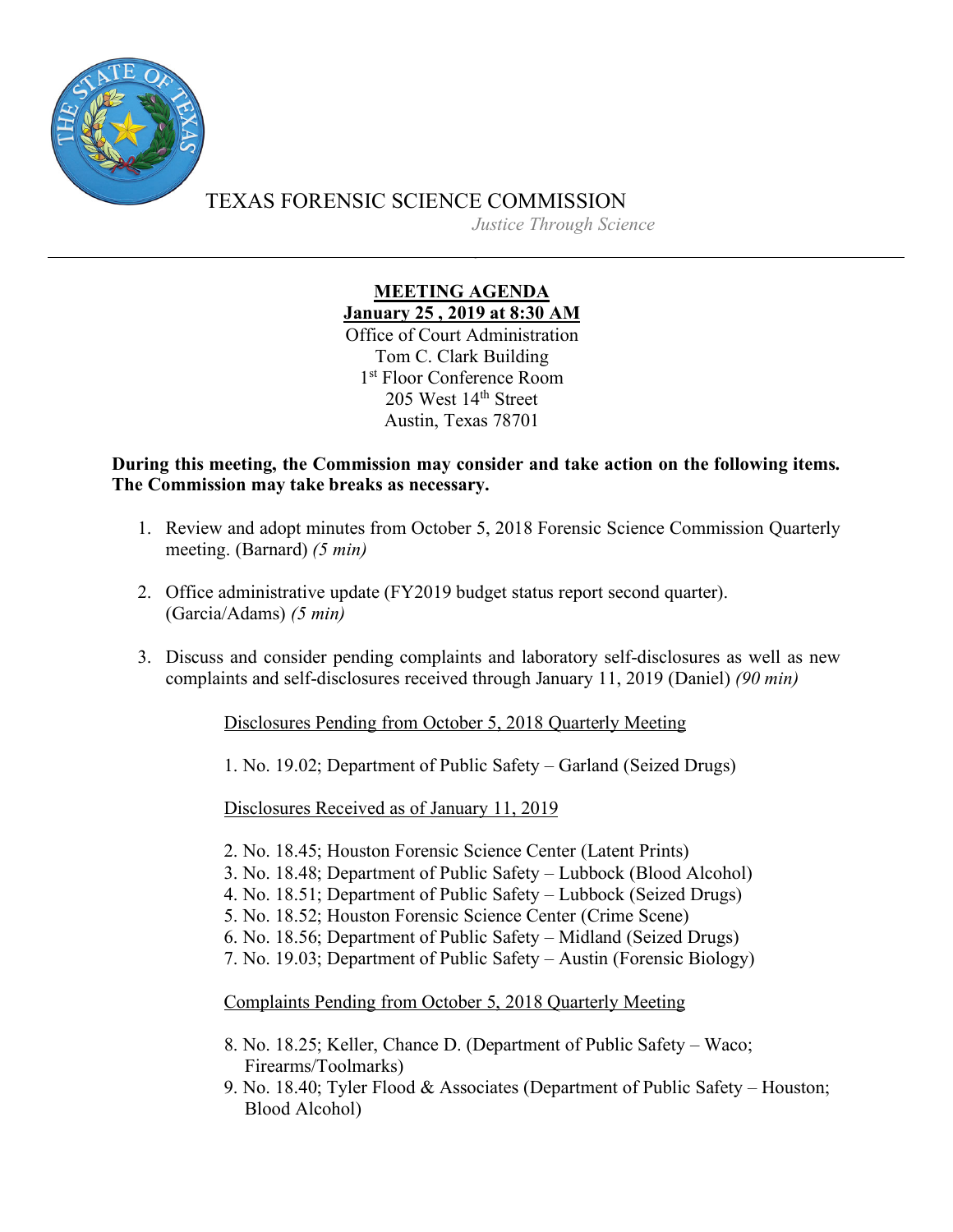## Complaints Received as of January 11, 2019

- 10. No. 18.42; Richard, Tyrone D. (Houston Forensic Science Center/HPD; Toxicology)
- 11. No. 18.43; Davis, Tommy W. (SANE K. Tarl-Rash; SA Exam)
- 12. No. 18.47; Mediano, Jacob (UNTHSC-CHI; DNA Paternity- Criminal)
- 13. No. 18.49; Scharmen, George for Patel & Guzman (Department of Public Safety Austin; Blood Alcohol)
- 14. No. 18.50; Scharmen, George for Seaman (Department of Public Safety Austin; Blood Alcohol)
- 15. No. 18.53; Spence, Michael (Department of Public Safety Weslaco; Forensic Biology)
- 16. No. 18.54; Morgan, Brandon Ray (HCIFS; Toxicology)
- 17. No. 18.57; O'Brien, George (Houston Forensic Science Center; Latent Prints)
- 18. No. 19.01; Warterfield, Robert T. (SWIFS/Dallas PD; DNA)
- 19. No. 19.02; Benson, Sam (Department of Public Safety Weslaco; Maintenance Issue)
- 4. Discuss status of crime laboratory accreditation program, including:
	- a. Accreditation non-conformances and reports received since October 5, 2018 quarterly meeting;
	- b. Discuss and adopt rule exempting the forensic discipline Document Examination from accreditation requirements;
	- c. Discussion and consideration of laboratory requests to recognize CLIA certification and PJLA accreditation;
	- d. Rule revision to limit CAP accreditation to CAP's Forensic Drug Testing accreditation program. (Savage/Kerrigan/Johnson) *(30 min)*
- 5. Discuss licensing advisory committee, including:
	- a. Update on licenses issued;
	- b. Update on final publication of licensing rules including the following:
		- i. Continuing Forensic Education Requirements;
			- ii. Harmonization of Accreditation and Licensing Rules;
		- iii. Removal of Knowledge-based Competency Requirements;
		- iv. Military Licensing Fee Waiver;
		- v. Exemption for Work Prior to January 1, 2019; and
		- vi. Blanket License for Out-of-State Labs.
	- c. Discuss possible future revisions to blanket rule;
	- d. Review outstanding draft licensing rules and proposed rule concepts for approval, including:
		- i. Rule expanding pre-Jan 1 exemption to include forensic disciplines later subject to accreditation requirements (*e.g.,* bloodstain pattern analysis);
		- ii. Rule allowing university students to take forensic analyst and/or technician exam and revision to rule for fourth exam requests to require a letter of support from laboratory director;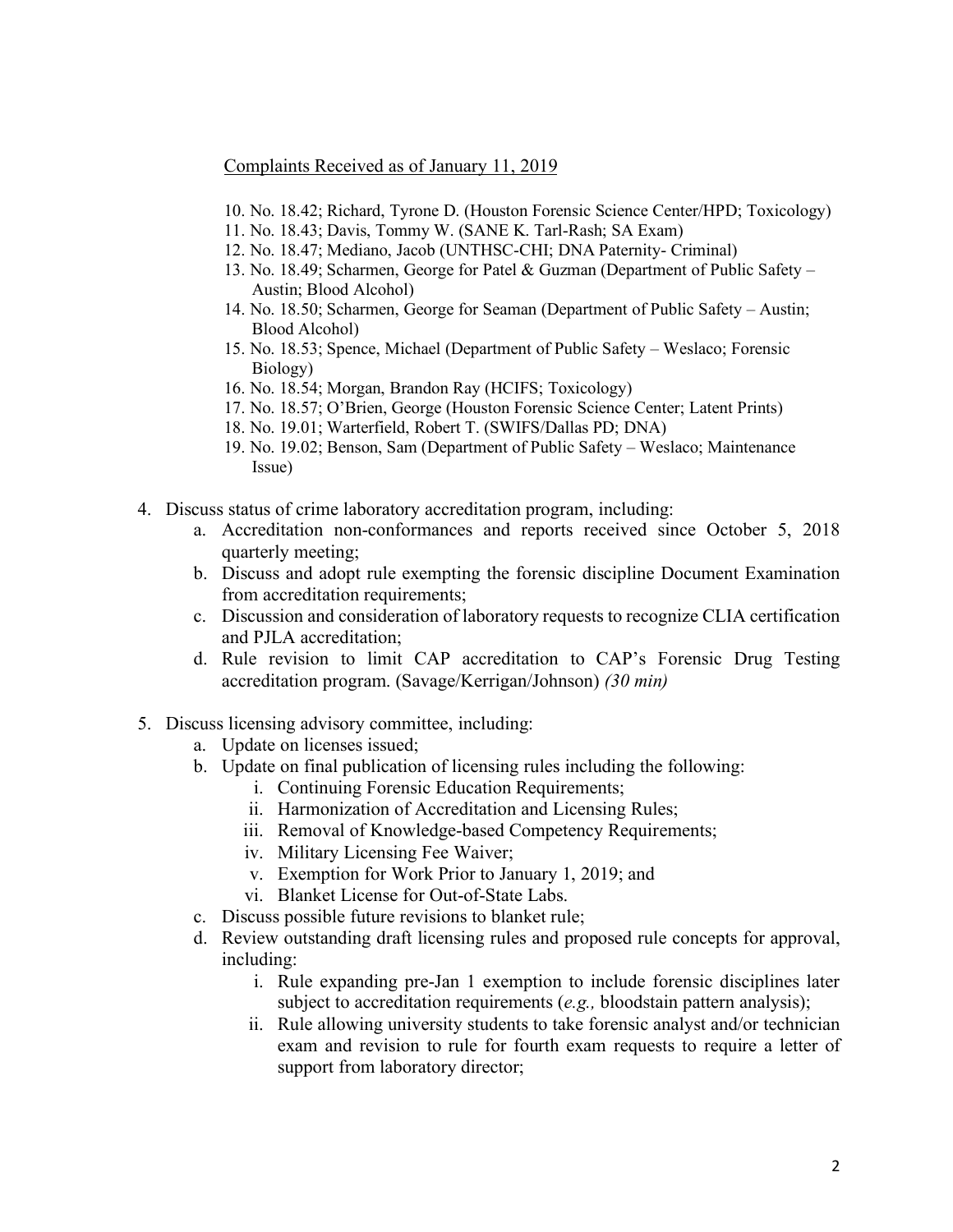- iii. Discuss rule regarding Presiding Officer or Designee authority on criminal history reviews/denials;
- iv. Rule revision to provide clarification with regard to the applicability of the technical reviewers license;
- v. Discuss rule regarding provisional licenses and exam attempts.
- e. Deliberate regarding criminal case evaluation and table for licensees. (Garcia/Savage) *(30 minutes)*
- 6. Update on NMS *Torney* DNA review. (Garcia) (*5 min*)
- 7. Presentation from NIST representatives on implementation possibilities for OSAC standards and guidelines in Texas and discussion regarding same. (Garcia) *(60 minutes)*
- 8. Update from investigative panel regarding Culbertson (DPS El Paso; Blood Alcohol) #18.21, including report from November 2, 2018 panel call and January 8, 2019 online presentation. (Kerrigan/Drake/Daniel) *(15 minutes)*
- 9. Update from investigative panel regarding Sorenson (Forensic Biology) #18.30, including report from on-site laboratory audit. (Budowle) *(10 min)*
- 10. Update from Crime Scene Investigation Working Group, including report from November 13, 2018 meeting in Austin. (Garcia) *(5 min)*
- 11. Report from statistical sampling committee meeting in Bryan, TX on November 30, 2018 and discussion of draft guidelines. (Drake/Kerrigan/Parsons) (*10 min)*
- 12. Update on publication of HB-34 report on crime scene and field drug testing. (Garcia) *(5 min)*
- 13. Discuss support for laboratories on validation and implementation of probabilistic genotyping software. (Budowle) *(10 min)*
- 14. Update on triage projects for DNA mixture review; update on Austin Police Department cases under review by UNTHSC-CHI. (Budowle/Wicoff/Boswell/Mills) *(10 min*)
- 15. Legislative update and committee re-activation. (Garcia) *(5 min)*.
- 16. Update from Governor's Appointee Training. (Downing/Drake) *(5 min).*
- 17. Discuss developments with respect to kit backlog reduction and standardization efforts. (Downing) *(15 min)*
- 18. Update from Texas Association of Crime Laboratory Directors. (Stout) *(10 min)*
- 19. Report from various recent and upcoming conference presentations by staff (Garcia) (*5 min*)